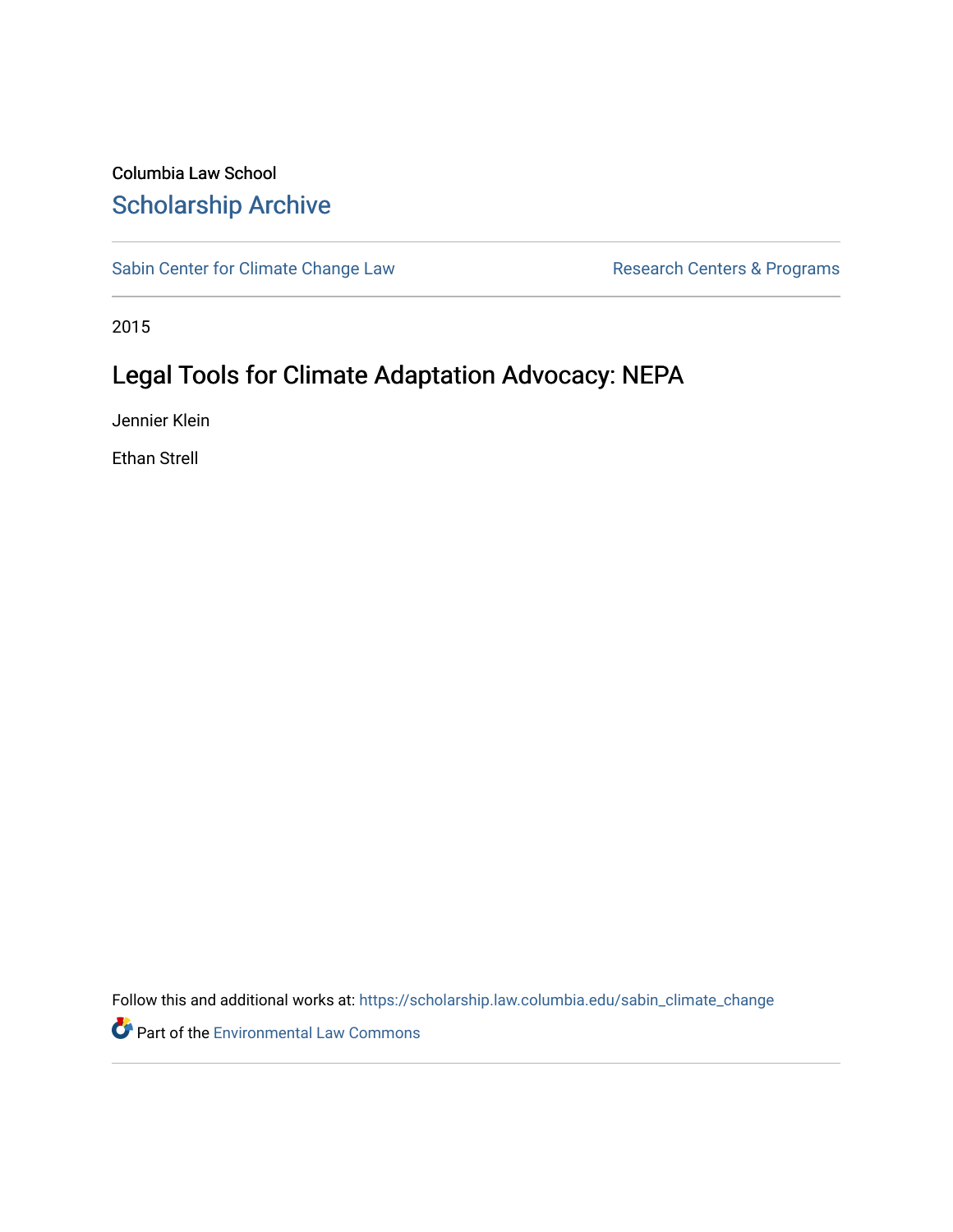

SABIN CENTER FOR CLIMATE CHANGE LAW

# **LEGAL TOOLS FOR CLIMATE ADAPTATION ADVOCACY: NEPA**

**BY JENNIFER KLEIN & ETHAN STRELL**

**MARCH 2015**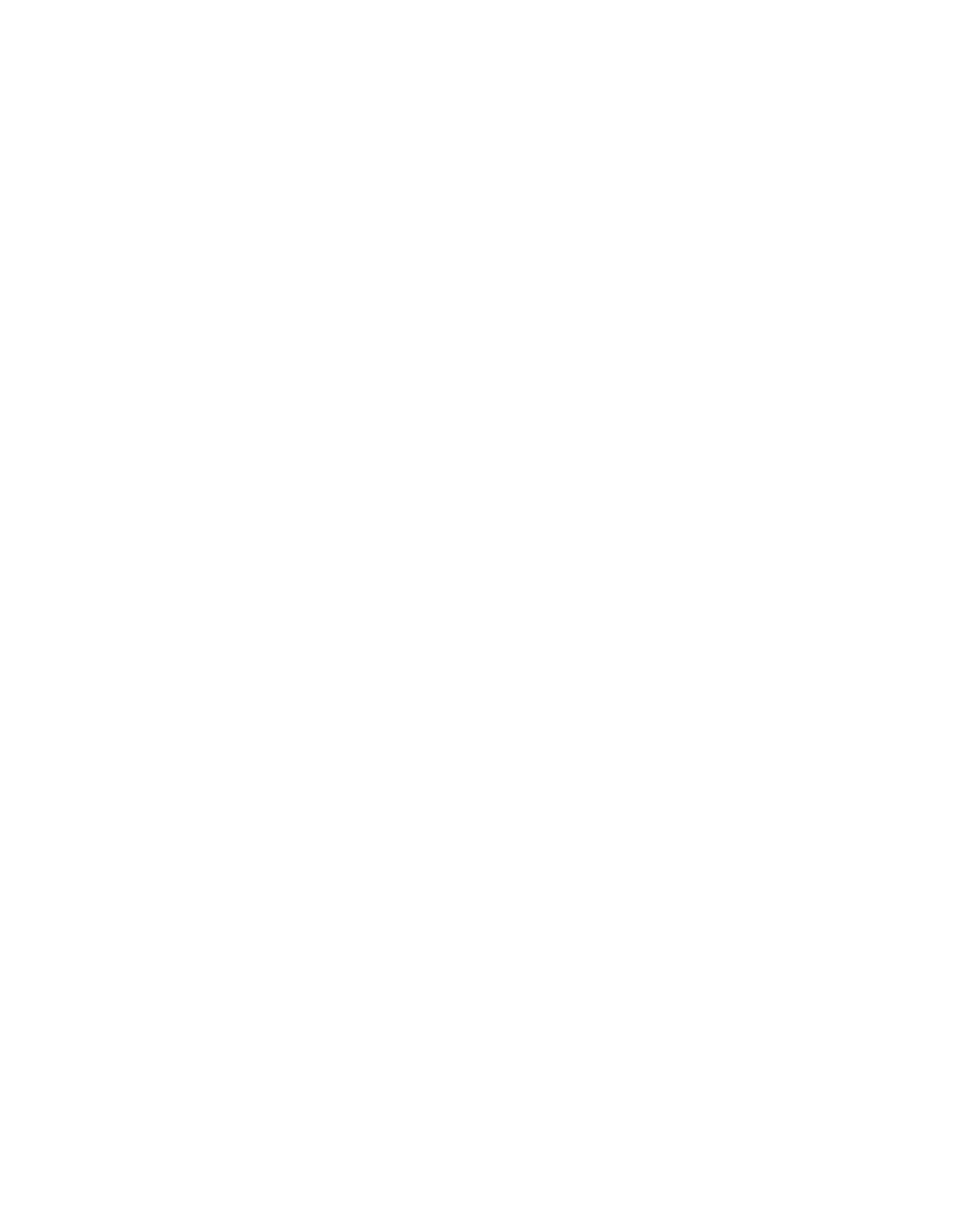© 2015 Sabin Center for Climate Change Law, Columbia Law School

The Sabin Center for Climate Change Law (SCCCL) develops legal techniques to fight climate change, trains law students and lawyers in their use, and provides the legal profession and the public with up-to-date resources on key topics in climate law and regulation. It works closely with the scientists at Columbia University's Earth Institute and with a wide range of governmental, non-governmental and academic organizations.

Climate Change Adaptation Handbook: Using NEPA to Promote Climate Change Adaptation

March 2015

Sabin Center for Climate Change Law Columbia Law School 435 West 116<sup>th</sup> Street New York, NY 10027 Tel: +1 (212) 854-3287 Email: columbiaclimate@gmail.com Web: http://www.ColumbiaClimateLaw.com Twitter: @ColumbiaClimate Blog: http://blogs.law.columbia.edu/climatechange

About the authors:

Jennifer Klein is a current Associate Director and Legal Fellow at SCCCL. Ethan Strell is Counsel to Shamberg Marwell Hollis Andreycak & Laidlaw, P.C., and a 2013-2014 SCCCL Associate Director and Legal Fellow.

Disclaimer: This paper is an academic study provided for informational purposes only and does not constitute legal advice. Transmission of the information is not intended to create, and the receipt does not constitute, an attorney-client relationship between sender and receiver. No party should act or rely on any information contained in this White Paper without first seeking the advice of an attorney.

This paper is the responsibility of SCCCL alone, and does not reflect the views of Columbia Law School or Columbia University.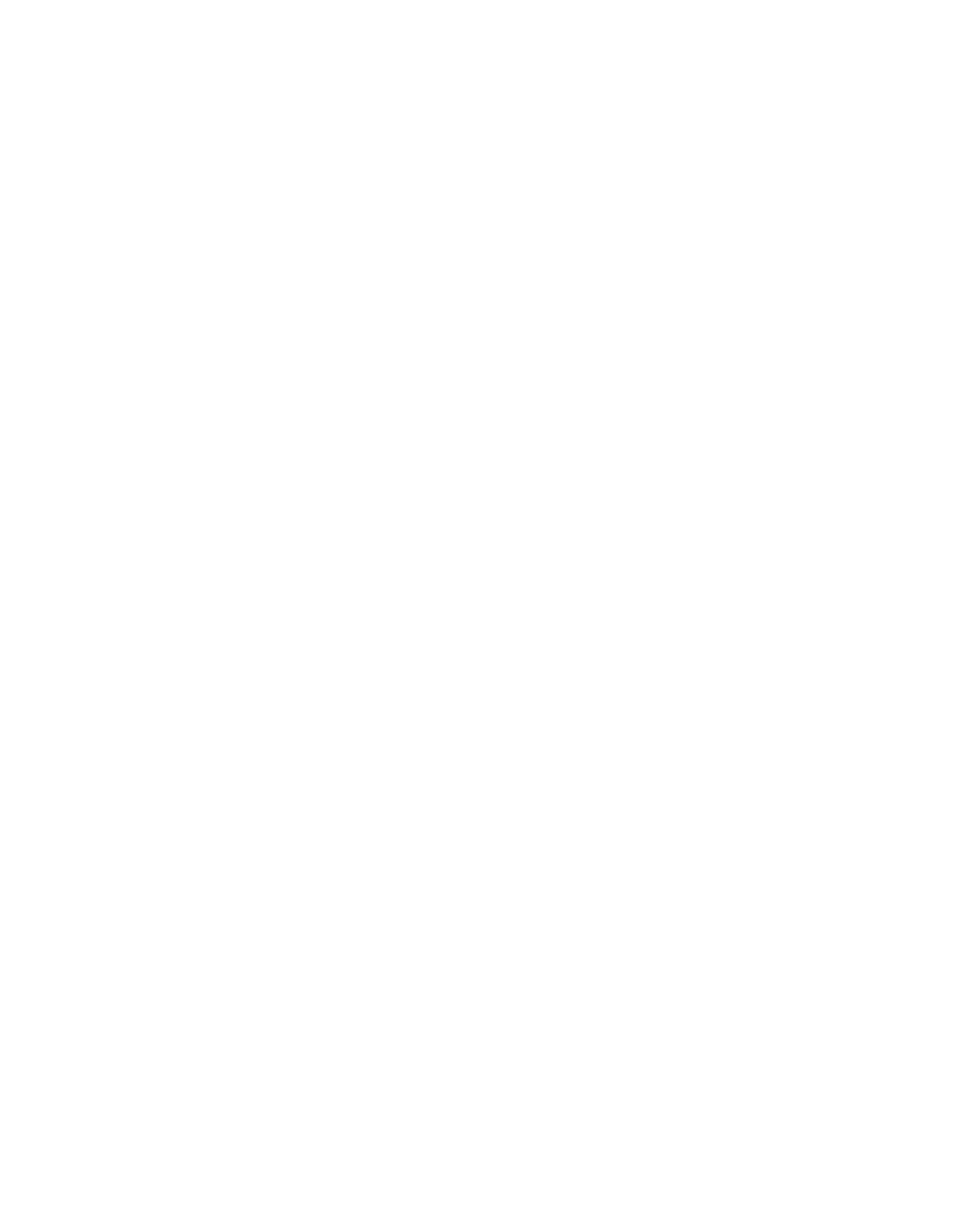# **USING NEPA AND STATE ENVIRONMENTAL IMPACT REVIEW LAWS TO PROMOTE ADAPTATION**

## **INTRODUCTION**

The National Environmental Policy Act (NEPA) was signed into law by President Richard Nixon in 1970. NEPA requires federal agencies to evaluate the environmental effects of a wide range of actions, including direct federal undertakings and projects that receive federal funding or permits.<sup>1</sup> Many states have since enacted similar laws of varying scope, requiring evaluation of the environmental impacts of certain state and local actions.<sup>2</sup> For instance, New York State enacted the State Environmental Quality Review Act (SEQRA) in 1975.<sup>3</sup> Some municipalities, including New York City, have their own environmental review procedures. $^4$ 

The purpose of NEPA and similar state laws is to ensure that government agencies investigate and disclose potential significant impacts of their actions on the environment and to encourage agencies to take a hard look at the environmental impacts of a project before acting.<sup>5</sup> NEPA establishes procedural, rather than substantive, obligations, "prohibit[ing] uninformed – rather than unwise – decision making." $6$ 

Since climate change has emerged as a critical environmental issue, some agencies have evaluated and disclosed the projected greenhouse gas (GHG) emissions attributable to government actions.<sup>7</sup> Government agencies have also occasionally performed a "reverse environmental impact analysis," in which the effects of climate change on a government project are considered.<sup>8</sup> However, many, if not most, government agencies have failed to meaningfully consider the effects of climate change on proposed projects in connection with the environmental review process.<sup>9</sup>

This section briefly describes the traditional environmental impact assessment process, discusses the legal authority for using NEPA and similar state laws to address climate change adaptation, and explains how citizens can use these laws to encourage agencies and applicants to consider climate change impacts – both those caused by and those affecting a proposed project.

## **BACKGROUND**

#### **ENVIRONMENTAL IMPACT REVIEW GENERALLY**

Under NEPA, federal agencies are required to prepare an environmental impact statement (EIS) for any major federal action that may significantly affect the quality of the human environment.<sup>10</sup>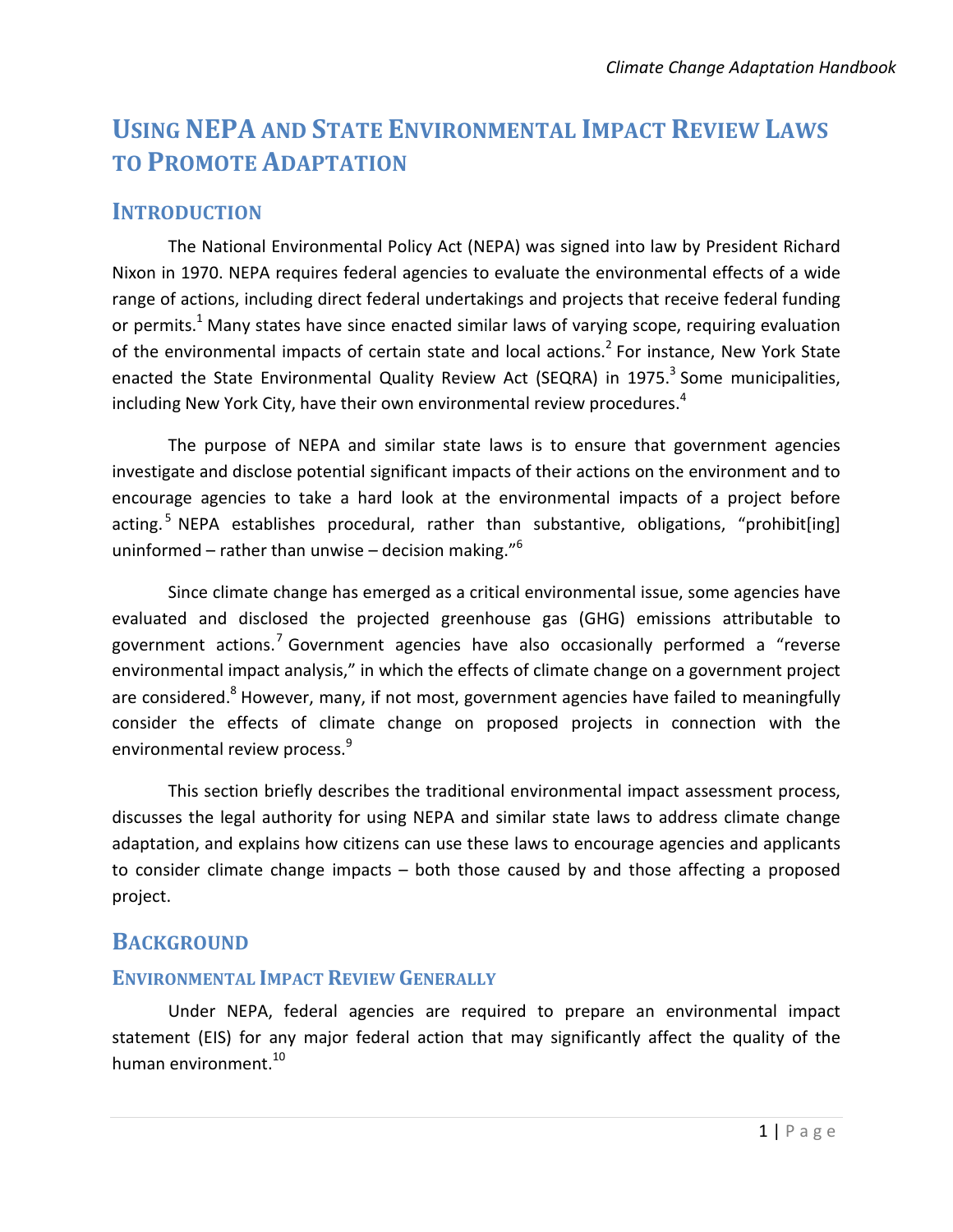As a first step in the NEPA process, agencies may prepare an Environmental Assessment (EA) providing evidence and analysis for determining whether the action at issue will significantly impact the environment.<sup>11</sup> An EA is not necessary if the agency has decided to prepare an EIS.<sup>12</sup> When preparing an EIS, agencies begin with the "scoping" process.<sup>13</sup> NEPA regulations require the lead agency to invite early participation from other agencies and the public as to the scope of the proposed EIS.<sup>14</sup> "Scope consists of the range of actions, alternatives, and impacts to be considered in an environmental impact statement."<sup>15</sup> Once the agency determines the significant issues to be analyzed in the EIS, it produces a draft EIS.<sup>16</sup> After a comment period, the agency produces and publishes a final EIS.<sup>17</sup>

NEPA requires that an EIS describe the effect a proposed project will have on the environment and resources, as well as alternatives to the proposed action. *See* Box 1. Only "significant" environmental impacts trigger the EIS requirement.<sup>18</sup> Whether an impact is

#### **BOX 1**

## **NEPA'S EIS REQUIREMENT**

[A]ll agencies of the Federal Government shall -

\*\*\*

(C) include in every recommendation or report on proposals for legislation and other major Federal actions significantly affecting the quality of the human environment, a detailed statement by the responsible official on -

(i) the environmental impact of the proposed action,

(ii) any adverse environmental effects which cannot be avoided should the proposal be implemented,

(iii) alternatives to the proposed action,

(iv) the relationship between local short-term uses of man's environment and the maintenance and enhancement of long-term productivity, and

(v) any irreversible and irretrievable commitments of resources which would be involved in the proposed action should it be implemented.

NEPA Section 102(2)(C), 42 U.S.C. § 4332(2)(C).

significant depends on both the context and the intensity of the impact.  $19$  Such a determination is fact-specific and largely within the agency's discretion.<sup>20</sup>

Environmentalists have used NEPA as a tool to hold agencies accountable for producing a sufficient EIS and as an indirect way to challenge proposed projects. The public can submit comments at both the scoping and the draft phases of the environmental review process. Additionally, citizens with standing can bring litigation where they believe an agency has failed to comply with NEPA's procedural requirements. Although NEPA does not require agencies to implement the most environmentally advantageous alternatives, public comments and litigation can influence outcomes by "spur[ring] agencies to choose alternatives that have comparatively favorable effects" on the environment.<sup>21</sup>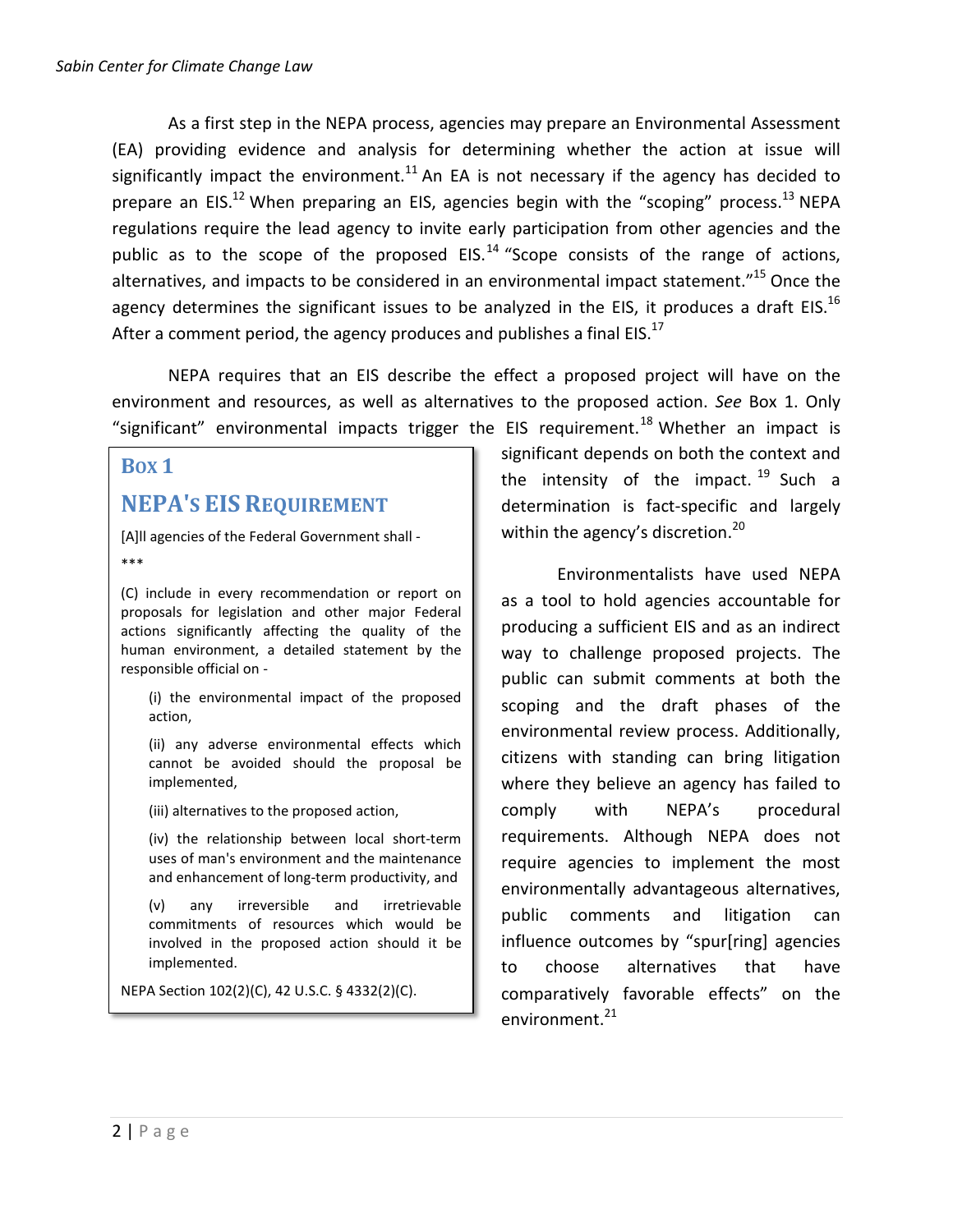## **ENVIRONMENTAL IMPACT REVIEW IN A CHANGING CLIMATE**

NEPA and similar state laws can be used to promote informed decision-making in light of projected climate change impacts. For example, these laws might foster adaptation efforts by encouraging agencies to concentrate development in less vulnerable areas or to design new structures in vulnerable areas to withstand projected climate conditions.<sup>22</sup> Although NEPA and its state counterparts do not explicitly require consideration of climate adaptation, they can be read to require such consideration. Bolstering this view, various federal, state, and local governments have proposed or issued guidance expressly addressing climate change analyses under environmental impact review laws.<sup>23</sup> Additionally, many government entities have instituted policies promoting climate change adaptation.<sup>24</sup> Such policies are relevant under NEPA and its implementing regulations, which provide that EISs should discuss potential inconsistences with existing federal, regional, state, and local policies.<sup>25</sup>

#### *The National Environmental Policy Act*

As noted above, NEPA requires federal agencies to research and disclose the environmental impacts of major federal actions significantly affecting the quality of the human environment.<sup>26</sup> The language of this key provision is defined broadly by regulation and has been interpreted broadly by courts.<sup>27</sup> Notably, the term "affecting" includes both direct and reasonably foreseeable indirect effects.<sup>28</sup> Moreover, agencies must consider "cumulative impacts," which are defined as impacts resulting "from the incremental impact of the action when added to other past, present, and reasonably foreseeable future actions....<sup>29</sup>

Based on NEPA's broad language, some legal scholars have argued that the Act and its implementing regulations can fairly be read to require consideration of climate change impacts.<sup>30</sup> A project's cumulative or indirect effects may include effects caused or exacerbated by climate change.<sup>31</sup> For example, construction of a waste storage facility on a shoreline might significantly affect the environment if rising sea levels cause the facility to be inundated and wash the waste away.<sup>32</sup> Moreover, agencies should consider future climate conditions when determining an appropriate threshold against which to compare projected environmental impacts. 33

The Council on Environmental Quality (CEQ), the federal entity charged with promulgating regulations governing implementation of NEPA, concurs with this interpretation. In December 2014, CEQ issued revised draft guidance on consideration of greenhouse gas emissions and the effects of climate change in NEPA reviews ("Draft NEPA Guidance").<sup>34</sup> Notably, the Draft NEPA Guidance clarifies that climate change adaptation and resilience are important considerations for agencies planning actions.<sup>35</sup> Specifically, the Draft NEPA Guidance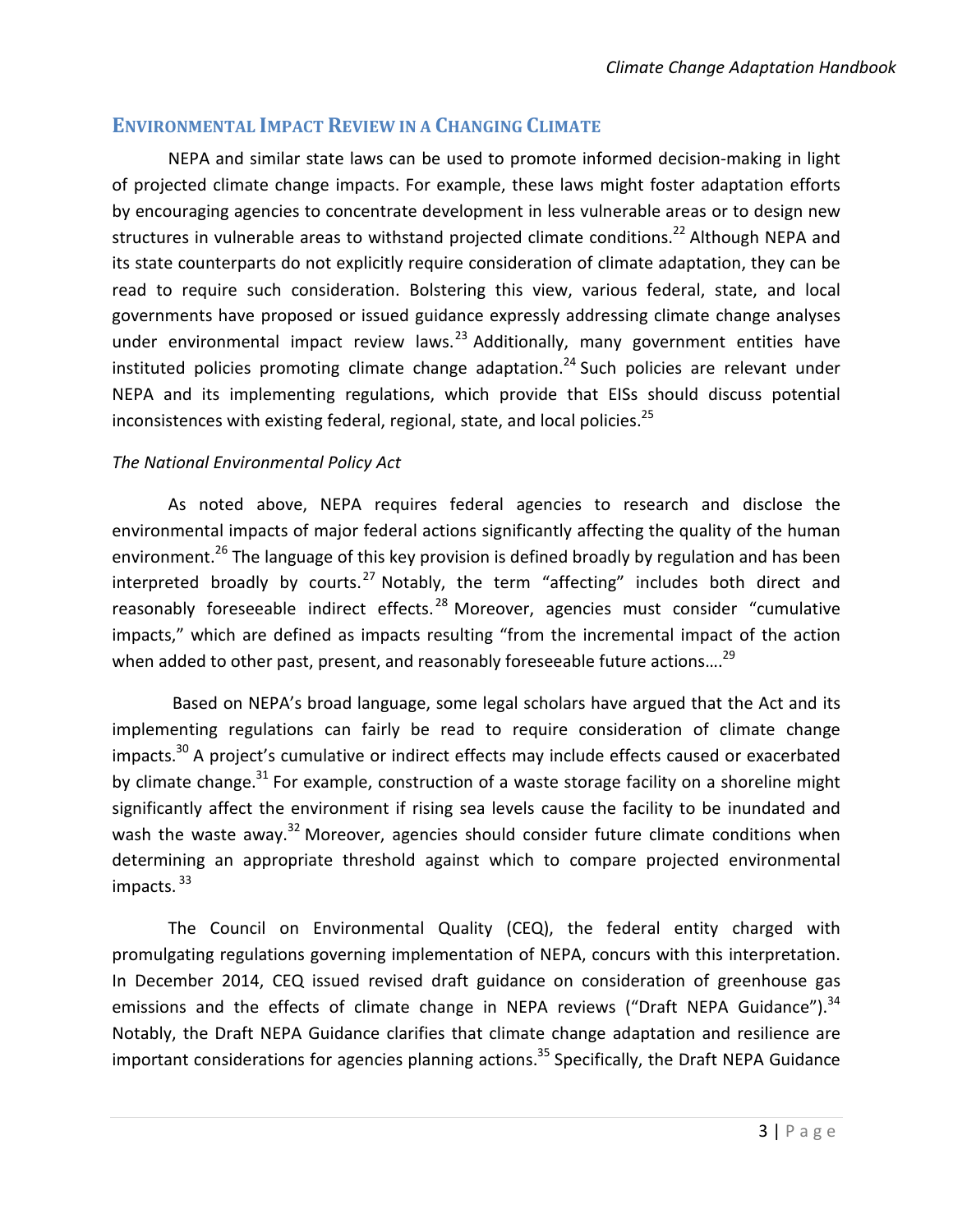instructs agencies to describe the affected environment for the expected lifespan of the proposed project based on available climate change projections.<sup>36</sup>

Although the Draft NEPA Guidance does not purport to create new obligations under NEPA, it is significant because, upon adoption, it will represent CEQ's interpretation of its own regulations. A non-binding interpretation of this type is "entitled to respect" by courts to the extent that it has the "power to persuade." $37$  Thus, this document, when final, will (if something like the current language remains) provide support for the position that NEPA requires consideration of climate change impacts on agency actions where relevant. To date, most federal agencies have not systematically considered such impacts as part of the environmental review process.<sup>38</sup>

#### *State Environmental Review Laws*

Fifteen states, plus the District of Columbia and Puerto Rico, have enacted environmental impact review laws.<sup>39</sup> Like NEPA, these state disclosure laws do not explicitly require consideration of climate change impacts on proposed projects, but can be read to require such consideration.<sup>40</sup> Some states have established regulations and policies promoting climate change adaptation analyses in the environmental review process. A few notable examples are addressed here.

In New York, regulations promulgated under SEQRA require that EISs consider future baseline conditions at project sites.<sup>41</sup> The New York Department of Environmental Conservation (DEC), the state agency charged with issuing statewide regulations under SEQRA, also adopted a policy on climate change adaptation in 2010 (2010 DEC Policy). The 2010 DEC Policy directs agency staff to "incorporate climate change adaptation strategies" into DEC operations.<sup>42</sup> Additionally, New York State recently enacted a landmark adaptation bill. The "Community Risk Reduction and Resiliency Act" amends certain state statutes to reflect greater awareness of and preparedness for climate change-associated risks such as sea level rise and flooding. <sup>43</sup> The Act also requires state agencies to consider future physical climate risks caused by storm surges, sea level rise, or flooding in certain decisions, and it requires DEC to adopt regulations establishing science-based state sea level rise projections.<sup>44</sup> Although this law does not specifically amend SEQRA, it reflects New York State's climate change adaptation policy.

New York City has begun to routinely include analyses of projects' resiliency to climate change in environmental impact statements through the New York City Environmental Quality Review (CEQR) process.<sup>45</sup> New York City has produced several versions of a comprehensive environmental impact review guidance document, the CEQR Technical Manual (CEQR Manual).<sup>46</sup> The 2014 CEQR Manual includes guidance on when to conduct an analysis of climate change-associated impacts on proposed projects.<sup>47</sup>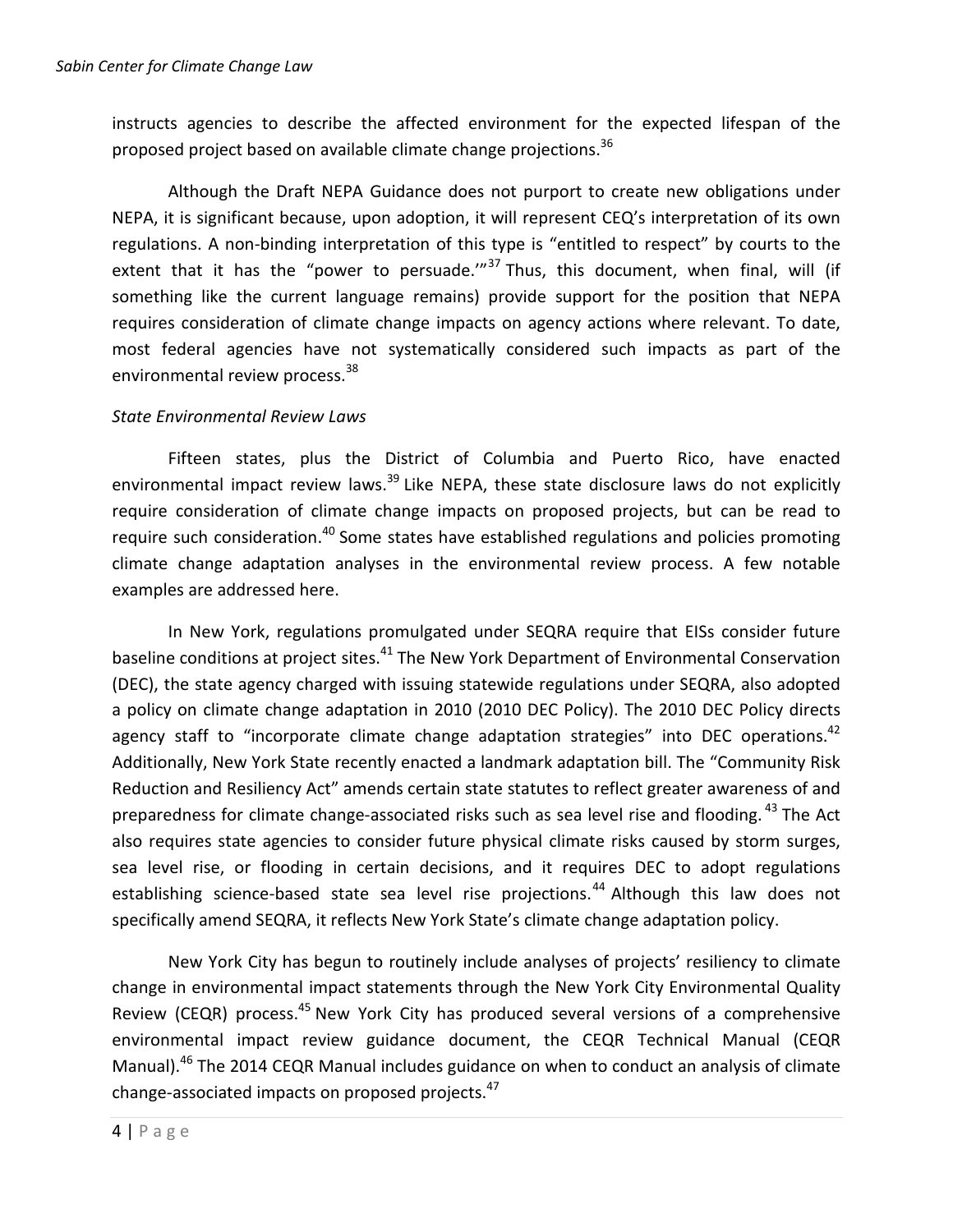In California, guidelines promulgated under the California Environmental Quality Act (CEQA) address the impact of the environment on a proposed project. These guidelines provide that environmental impact reports (the California equivalent of EISs) should evaluate "any significant environmental effects the project might cause by bringing development and people into the area affected" and "any potentially significant impacts of locating development in other areas susceptible to hazardous conditions."<sup>48</sup> However, the California Court of Appeal has held in several cases that CEQA does not require consideration of the impacts of the environment on a project and that the CEQA guidelines are invalid to the extent they provide otherwise.<sup>49</sup> The California Supreme Court recently granted review of a case raising the same issue, *California Building Industry Association v. Bay Area Quality Management District*. <sup>50</sup> The court limited briefing in the case to the issue of whether CEQA ever requires analysis of the impacts of existing environmental conditions on future residents or users of a proposed project.<sup>51</sup> A decision has not yet been issued, but the case will likely have significant implications for whether CEQA can be used to promote climate change adaptation by requiring state agencies to perform reverse environmental impact analyses. Once published, interested parties may find the opinion by searching for Case No. S213478 on the California Official Reports website, *available at* http://www.lexisnexis.com/clients/CACourts/. For additional resources regarding state climate change adaptation policies, see the adaptation resource webpage maintained by the Sabin Center for Climate Change Law.<sup>52</sup>

## **TAKING ACTION**

Concerned citizens and organizations can use the environmental review process to promote climate change adaptation. Through the procedural requirements of NEPA and its state counterparts, citizens can play an important role by providing agencies with relevant information to help guide their environmental impact analysis.<sup>53</sup> This section describes concrete steps the reader can take to participate in NEPA's environmental review process. Although state practices vary, most states provide similar opportunities to participate in the environmental review process. Check your state's environmental review statute and administrative procedures law, or your state environmental agency's website, for notice and comment requirements.

#### **PUBLIC COMMENTS**

NEPA provides for public participation in the environmental review process. The public can shape the process by submitting comments at the scoping and draft environmental impact statement (DEIS) phases.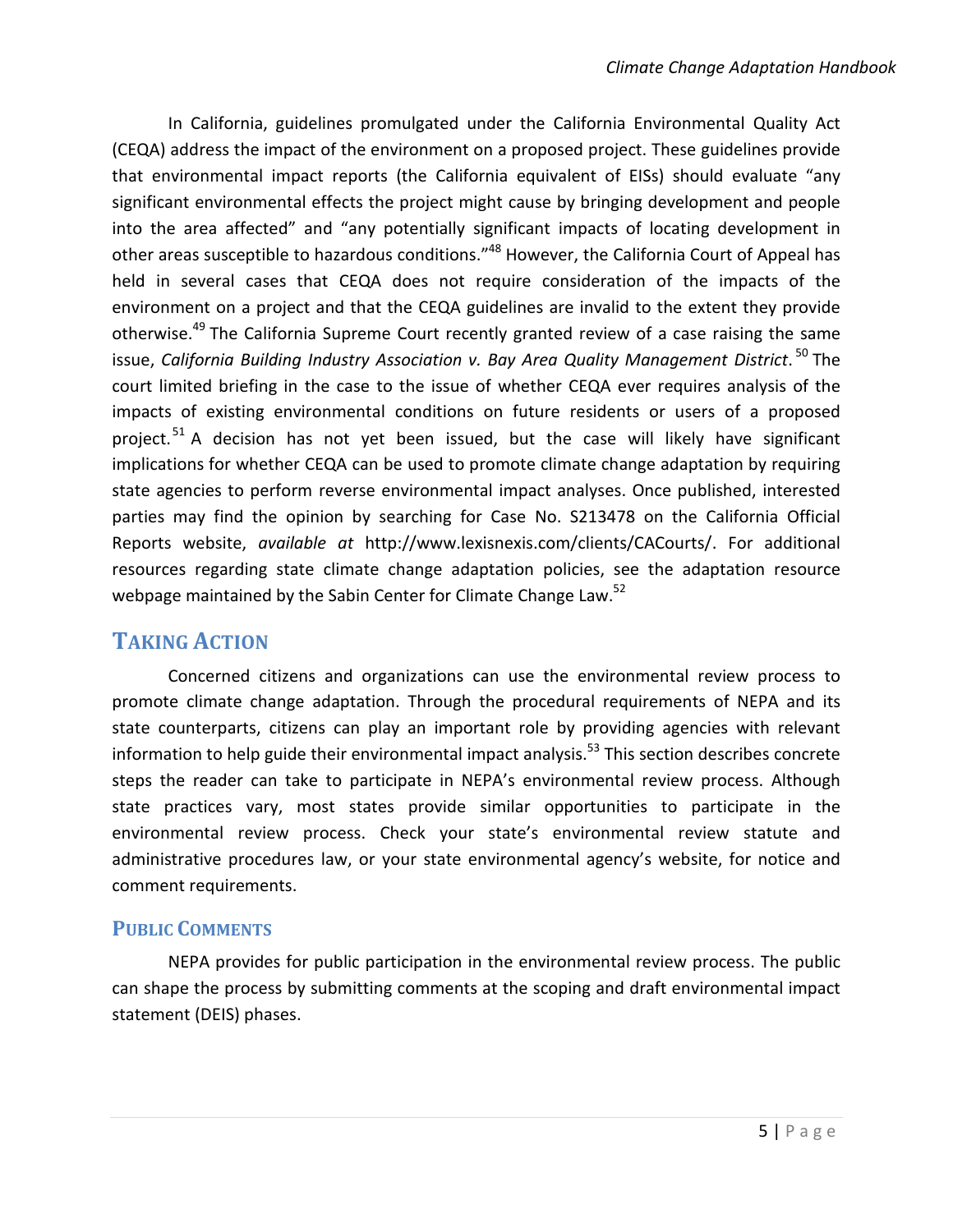#### *How to: Submit Scoping Comments*

#### Step 1: Find a project

As noted above, NEPA requires agencies preparing an EIS to begin by determining the scope of the proposed impacts analysis. Agencies initiate the EIS process by publishing a Notice of Intent (NOI) describing the planned project.<sup>54</sup> Citizens seeking to promote climate change adaptation efforts through the environmental review process can find NOIs in the Federal Register, https://www.federalregister.gov/ by searching for the phrase "Notice of Intent to Prepare an Environmental Impact Statement". New NOIs are filed often; individuals should check the Federal Register regularly or subscribe for updates to identify projects of interest.

#### Step 2: Understand your options for participation

In addition to describing the proposed project, the NOI must provide information about opportunities for public participation in the scoping process.<sup>55</sup> The lead agency may choose to hold a scoping meeting where people can submit comments verbally.<sup>56</sup> The NOI will also describe how citizens can submit written comments. Generally, the agency will provide a mailing address as well as methods for electronic filing. It is important to note the deadline for submitting comments. The lead agency sets the timeline for accepting comments,  $57$  which may range from several weeks to several months.

#### Step 3: Formulate Comments

Effective scoping comments will vary widely depending on the author, the nature of the proposed project, and the potential environmental impacts. Moreover, some federal agencies will provide specific formatting requirements and list topics on which comments are sought.<sup>58</sup> However, scoping comments designed to promote climate change adaptation should generally discuss some or all of the following issues:

- *The potential impact of climate change on the proposed project.* For example, if the project is a new structure within a coastal zone, scoping comments should address the potential impact of sea level rise on the structure. Public comments need not definitively prove that climate change will impact the project. Instead, the comments should alert the agency to the possibility of a significant environmental impact so the agency can perform further analyses.
- *The legal basis for consideration of climate change impacts*. As discussed above, existing NEPA regulations, as well as federal, state, and local policies, support consideration of climate change adaptation in connection with the environmental review process. Climate change impacts may be considered as indirect impacts,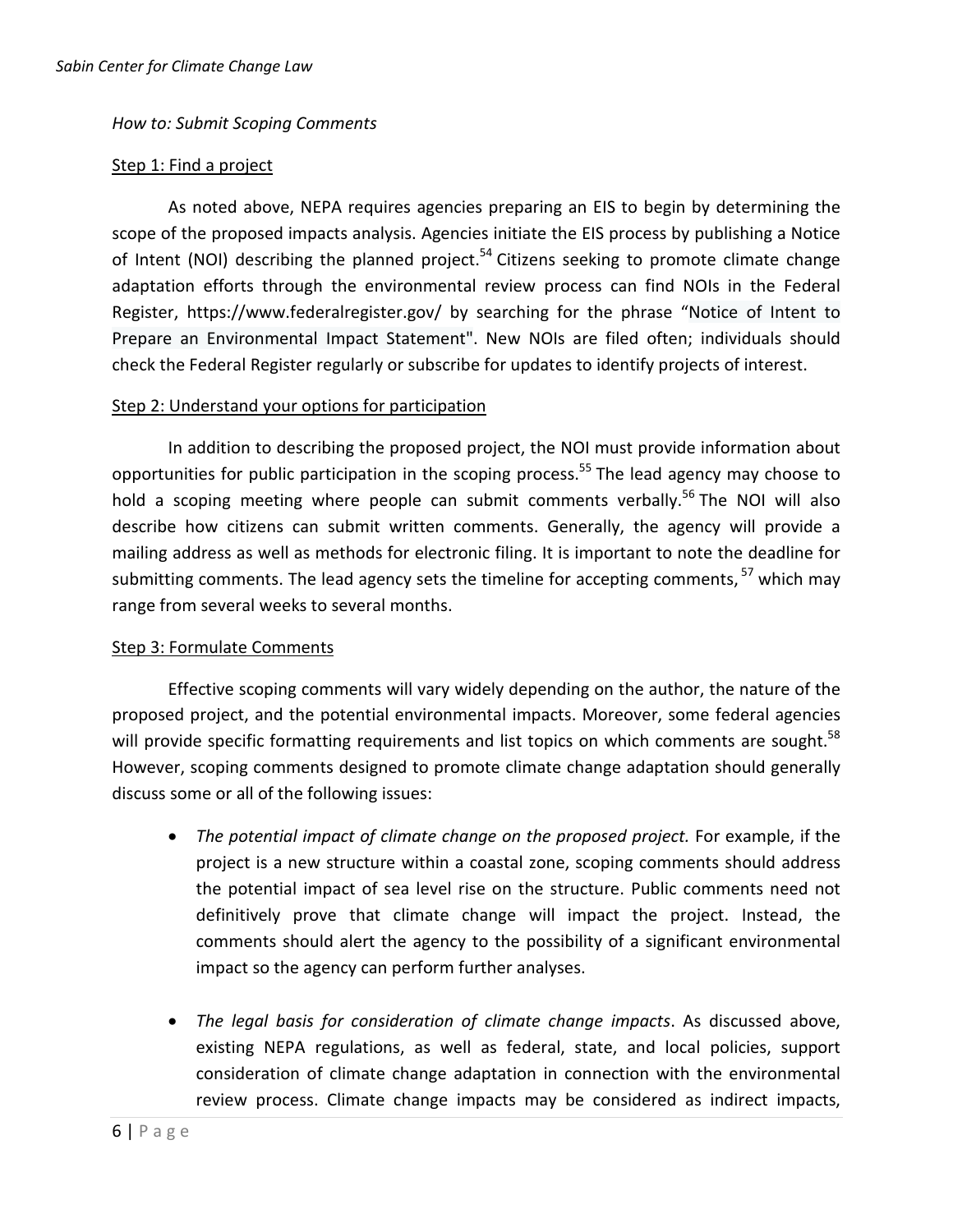cumulative impacts, or future baseline environmental conditions depending on the project. Moreover, the project's consistency with local, state, and national policies is a relevant consideration for an EIS.

- *Sources of data*. Scoping comments should provide current and reliable sources of data regarding climate change impacts relevant to the proposed project. A good starting point is the International Panel on Climate Change's recent *Fifth Assessment Report*, which provides a clear view of up-to-date scientific knowledge regarding climate change.<sup>59</sup> Projections of climate change impacts in the project's state or region will be the most helpful.
- *Uncertainty in Climate Change Projections.* Scoping comments should acknowledge the uncertainty inherent in projections of future environmental conditions and urge the lead agency to consider reasonable worst case scenarios where appropriate.  $60$ For example, projects involving particularly sensitive, expensive, or dangerous materials may warrant a low risk threshold.
- *Potential adaptation measures.* Scoping comments may include suggestions for ways to avoid potential climate change impacts. For example, scoping comments may suggest that sensitive equipment be raised to avoid damage from flooding or that a structure be built further inland.
- *Alternatives.* Commenters may describe suggested less climate vulnerable alternatives to the proposed project, and contrast the environmental impacts of such alternatives with the proposal. CEQ regulations require agencies to consider the alternative of "no action"<sup>61</sup>, so it is unnecessary to address this option in depth in one's scoping comments.
- *Identifying information.* Comments should also make sure to identify the name and docket number of the project at issue.

Once completed, comments may be submitted in accordance with the lead agency's instructions in the NOI. Submitted comments become part of the public record, can be obtained under the Freedom of Information Act, and might be posted on the agency's web site. A scoping comment template, for a project vulnerable to sea level rise, is provided in Appendix A. Lead agencies are required to consider all comments, and some agencies will prepare a final scoping document that formally responds to those comments. If the final scoping document or DEIS does not include suggestions made in the substantive comment or explain why the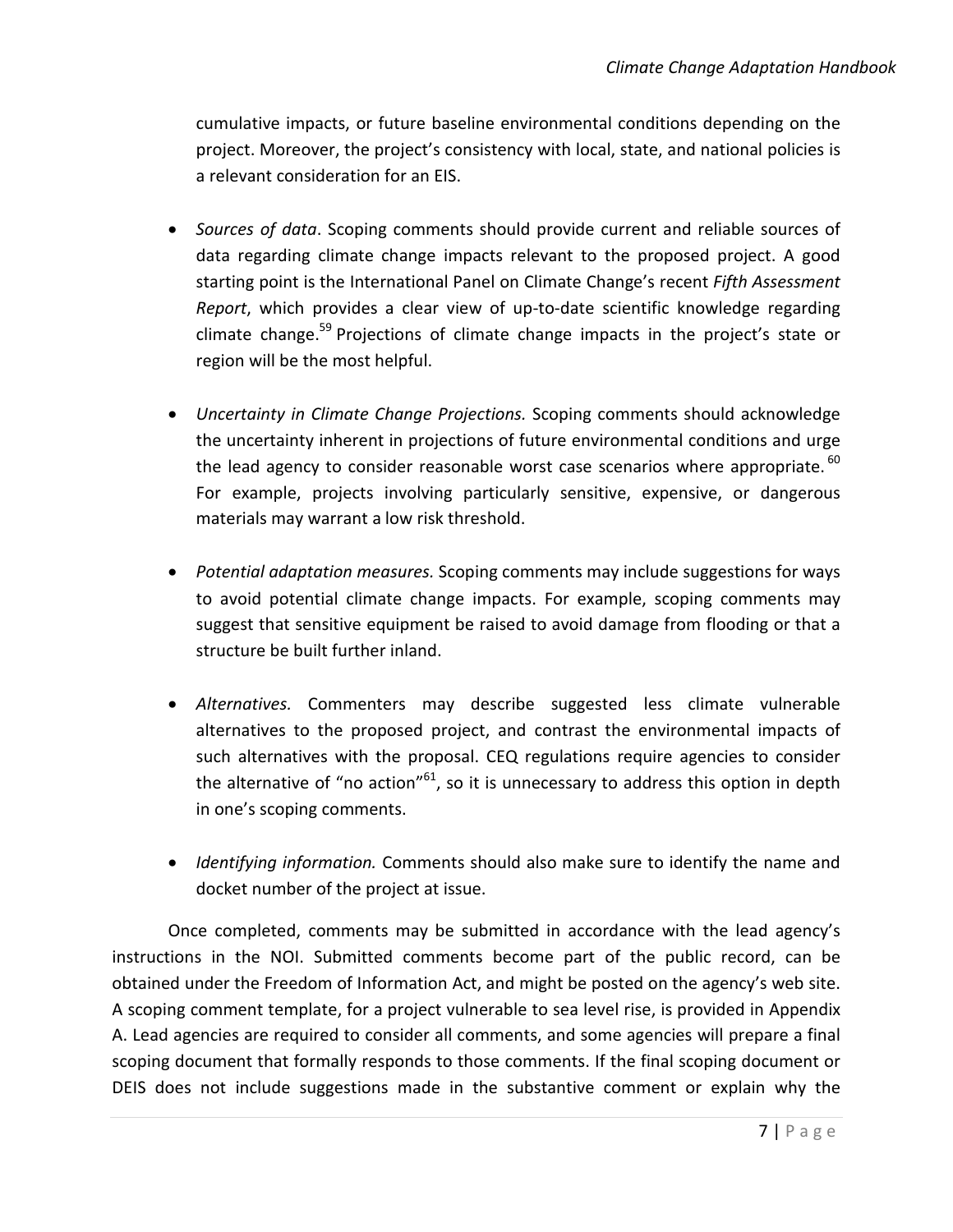suggestions were rejected, the lead agency may have failed to meet its legal obligations under NEPA.

#### *How to: Submit comments on the Draft EIS*

#### Step 1: Find a project

After the lead agency has determined the scope of the proposed EIS, it prepares a draft environmental impact statement (DEIS) "in accordance with the scope decided upon in the scoping process." $62$  After preparing the DEIS, the agency must invite comments from the public.<sup>63</sup> Notices of the publication of DEISs appear in the Federal Register and on the Environmental **Protection** Protection Agency's website, http://www.epa.gov/Compliance/nepa/eisdata.html. Like NOIs, large numbers of DEISs appear each year.

#### Step 2: Understand your options for participation

The lead agency's Federal Register notice for a new DEIS will provide information about opportunities for public participation. Like an NOI, the Federal Register notice for a DEIS will generally provide information about any public meetings the agency choses to hold, as well as methods to submit written comments electronically or by mail. Again, it is important to note the deadline for submitting comments on the DEIS, which will vary depending on the agency and the complexity of the proposed project. $64$ 

#### Step 3: Formulate Comments

Although it is a draft, the DEIS should be as complete and thorough as possible. Its purpose is to present the agency's complete environmental analysis to the public and elicit suggestions for change.<sup>65</sup> Comments on the DEIS may result in modifications reflected in the subsequent final environmental impact statement (FEIS). $^{66}$  Comments regarding the DEIS should generally discuss many of the same issues relevant at the scoping phase of the environmental review process. However, at the DEIS stage, comments may include more specific and substantive critiques of the agency's analysis and methodology. NEPA requires agencies to both read public comments and to respond to them in the FEIS.<sup>67</sup>

#### **LITIGATION**

Where an agency fails to produce a sufficient EIS, citizens with standing can initiate litigation to enforce NEPA's mandates. For an overview of NEPA Litigation, refer to a legal guide, such as Daniel R. Mandelker, NEPA Law and Litigation, Second Edition (2014)<sup>68</sup> or Albert M. Ferlo, et al, The NEPA Litigation Guide, Second Edition (2012).<sup>69</sup>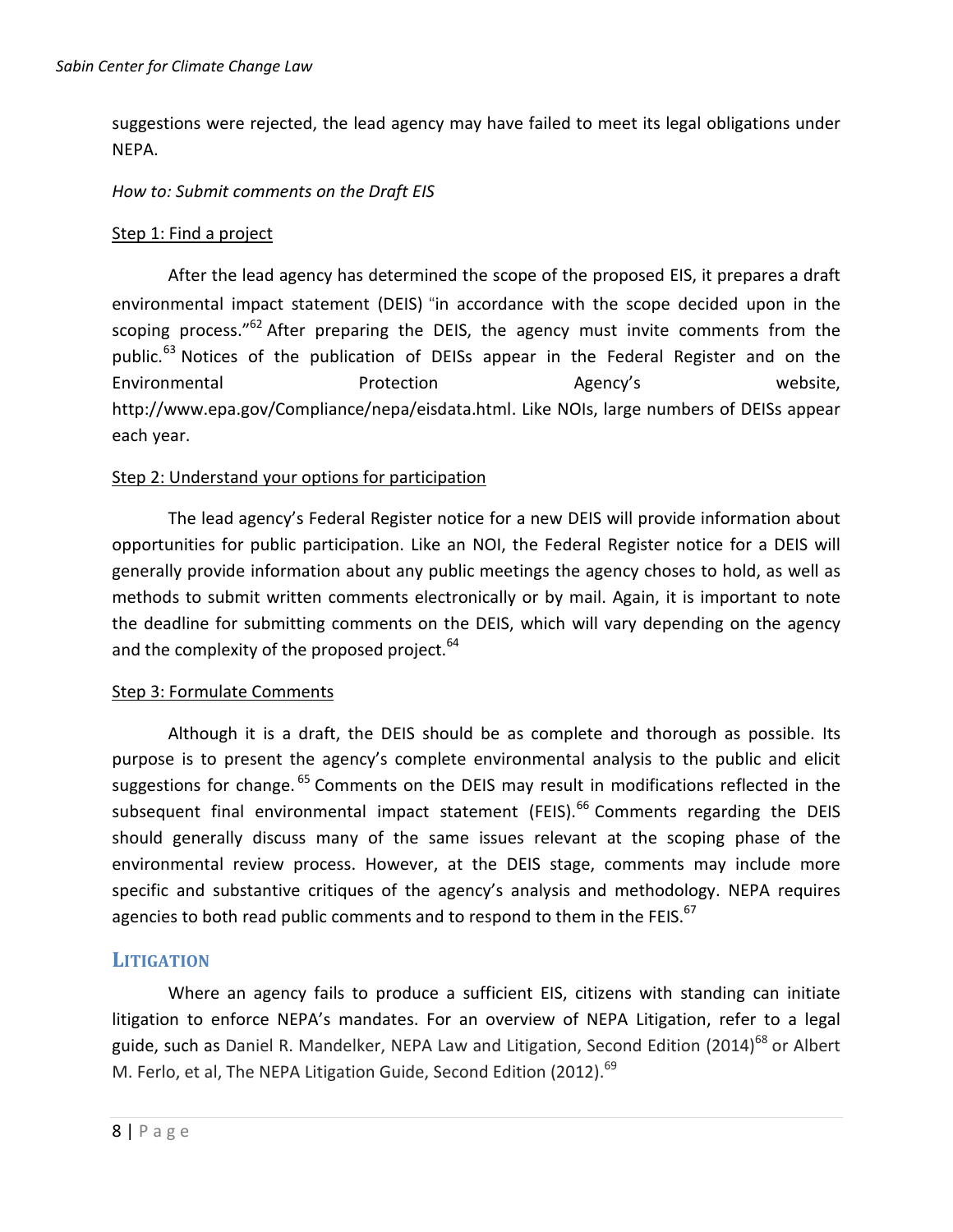#### **REFERENCES**

 $\overline{a}$ 

1 42 U.S.C. § 4321, *et seq*.

2 **California** (Cal. Pub. Res. Code §§ 21000 to 21177); **Connecticut** (Conn. Gen. Stat. §§ 22a-1 to 22a-1h); **District of Columbia** (D.C. Code Ann. §§ 8-109.1 to 8-109.11); **Georgia** (Ga. Code Ann. §§ 12-16-1 to 12-16-8); **Hawaii** (Hawaii Rev. Stat. §§ 343-1 to 343-8); **Indiana** (Ind. Code Ann. §§ 13-12-4-1 to 13-12-4-10); **Maryland** (Md. Nat. Res. Code Ann. §§ 1-301 to 1-305); **Massachusetts** (Mass. Gen. Laws Ann. ch. 30, §§ 61, 62 to 62H); **Minnesota** (Minn. Stat. Ann. §§ 116D.01 to 116D.06); **Montana** (Mont. Code Ann. §§ 75-1-101 to 75-1-105, 75-1-201 to 75-1-207); **New York** (N.Y. Envtl. Conserv. Law §§ 8-0101 to 8-0117); **North Carolina** (N.C. Gen. Stat. §§ 113A-1 to 113A-13); **Puerto Rico** (P.R. Laws Ann. tit. 12 §§ 1121 to 1127); **South Dakota** (S.D. Codified Laws Ann. §§ 34A-9-1 to 34A-9-13); **Virginia** (Va. Code §§ 3.1 to 18.8, 10.1-1200 to 10.1-1212); **Washington** (Wash. Rev. Code §§ 43.21C.010 to 43.21C.910); **Wisconsin** (Wis. Stat. Ann. § 1.11); *see also* NEPA Law and Litig. § 12:2 (2014).

 $3$  N.Y. Envtl. Conserv. Law §§ 8-0101 to 8-0117.

4 *See*, *e.g.*, 62 RCNY § 5-01, *et seq.*; 43 RCNY § 6-01, *et seq.*

5 *See Robertson v. Methow Valley Citizens Council*, 490 U.S. 332, 349 (1989) ("[NEPA] ensures that the agency, in reaching its decision, will have available, and will carefully consider, detailed information concerning significant environmental impacts; it also guarantees that the relevant information will be made available to the larger audience that may also play a role in both the decisionmaking process and the implementation of that decision."); *New York Natural Res. Def. Council, Inc. v. Kleppe*, 429 U.S. 1307, 1311 (1976) ("[T]he essential requirement of the NEPA is that before an agency takes major action, it must have taken a 'hard look' at environmental consequences.") (internal quotations omitted).

6 *Robertson v. Methow Valley Citizens Council*, 490 U.S. at 349; *see also* Paul Weiland et al., *Environmental Impact Review*, *in* GLOBAL CLIMATE CHANGE AND U.S. LAW 153, 156 (Michael B. Gerrard & Jody Freeman eds., Second ed. 2014).

<sup>7</sup> Weiland, *supra* note 6, at 158 (citing Amy L. Stein, *Climate Change under NEPA: Avoiding Cursory Consideration of Greenhouse Gases*, 81 U. COLO. L. REV. 473, 476-77, 505-17 (Spring 2010)).

<sup>8</sup> Michael B. Gerrard, *Reverse Environmental Impact Analysis: Effect of Climate Change on Projects*, 247(45) N.Y.L.J. 1 (Mar. 8, 2012).

9 Gerrard, *supra* note 8.

- $10$  42 U.S.C. § 4332(2)(C).
- $11$  40 C.F.R. §§ 1501.3, 1508.9.
- <sup>12</sup> 40 C.F.R. § 1501.3.
- $13$  40 C.F.R. § 1501.7.
- $14$  40 C.F.R. § 1501.7(a)(1).
- <sup>15</sup> 40 C.F.R. § 1508.25.
- <sup>16</sup> 40 C.F.R. § 1502.9(a).

<sup>17</sup> 40 C.F.R. §§ 1502.9(b), 1503.1, 1503.4.

<sup>18</sup> *See Monsanto Co. v. Geertson Seed Farms*, 561 U.S. 139, 139 (2010) ("The agency need not complete an EIS if it finds … that the proposed action will not have a significant environmental impact."); *Hanly v. Kleindienst*, 471 F.2d 823, 830 (2d Cir. 1972), *cert. denied*, 412 U.S. 908 (1973).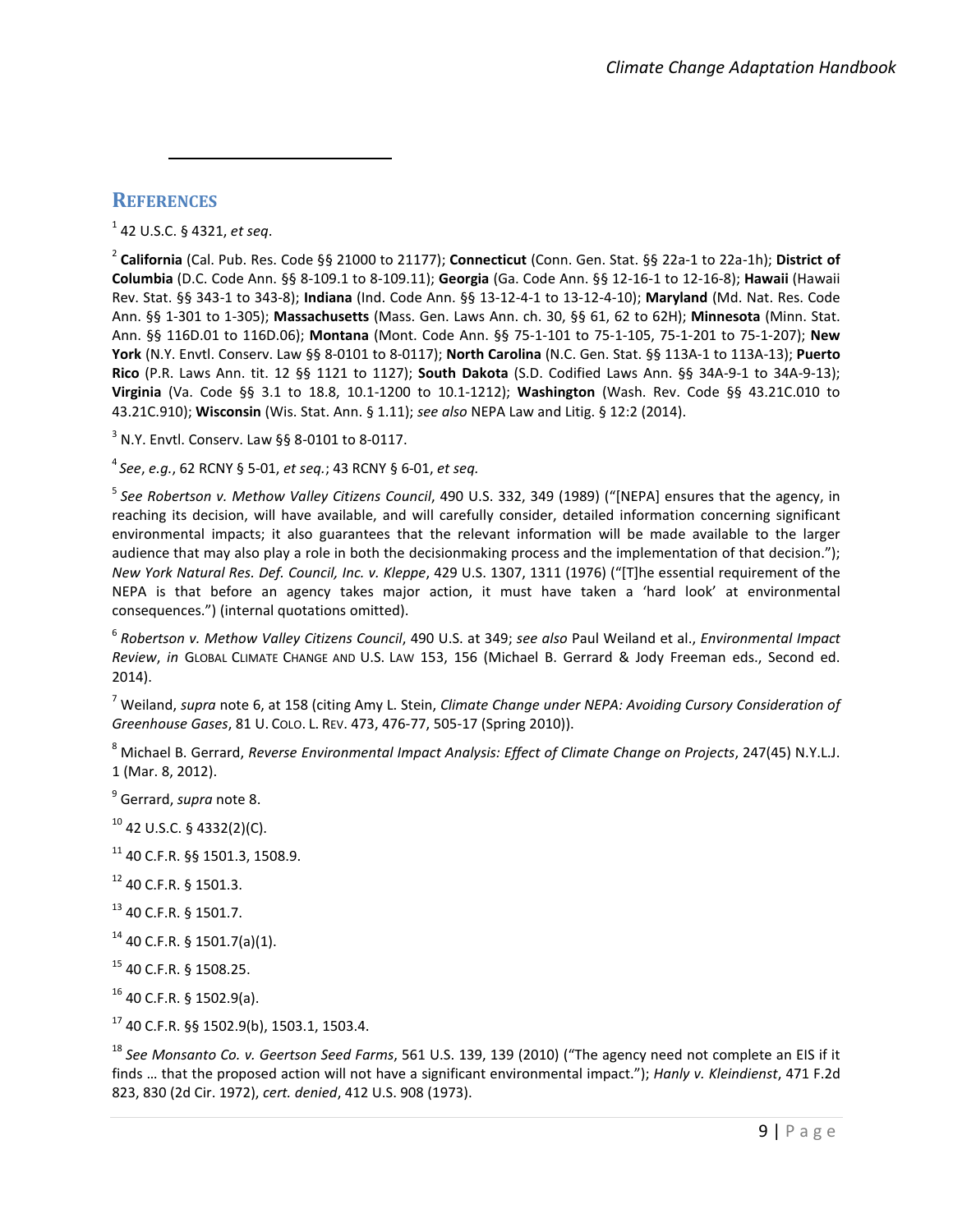$\overline{a}$ 

<sup>19</sup> 40 C.F.R. § 1508.27 (defining "significantly"); *see also Hanly v. Kleindienst*, 471 F.2d at 831 (finding that "in deciding whether a major federal action will 'significantly' affect the quality of the human environment … absolute, as well as comparative, effects of a major federal action must be considered").

<sup>20</sup> *See River Rd. Alliance, Inc. v. Corps of Engineers of U.S. Army*, 764 F.2d 445, 449 (7th Cir. 1985) ("The statutory concept of 'significant' impact has no determinate meaning, and to interpret it sensibly in particular cases requires a comparison that is also a prediction: whether the time and expense of preparing an [EIS] are commensurate with the likely benefits from a more searching evaluation than an environmental assessment provides.")

<sup>21</sup> Weiland, *supra* note 6, at 159.

<sup>22</sup> Katrina F. Kuh, *Impact Review, Disclosure, and Planning*, in THE LAW OF ADAPTATION TO CLIMATE CHANGE 543 (Michael B. Gerrard & Katrina Fischer Kuh, eds. 2012).

<sup>23</sup> Revised Draft Guidance for Federal Departments and Agencies on Consideration of Greenhouse Gas Emissions and the Effects of Climate Change in NEPA Reviews [hereinafter "2014 Draft Guidance"], 79 Fed. Reg. 77801 (Dec. 24, 2014), *available at* http://www.whitehouse.gov/sites/default/files/docs/nepa\_revised\_draft\_ghg\_guidance.pdf. New York State Department of Environmental Conservation, Climate Change and DEC Action (2010), *available at* http://www.dec.ny.gov/docs/administration\_pdf/commisclimchpolicy.pdf; New York City Environmental Quality Review, Technical Manual (2014), Chapter 18: Greenhouse Gas Emissions and Climate Change, *available at* http://www.nyc.gov/html/oec/downloads/pdf/2014\_ceqr\_tm/18\_Greenhouse\_Gas\_Emissions\_2014.pdf.

<sup>24</sup> *See, e.g.,* Exec. Order No. 13,653, 78 Fed. Reg. 66817 (2013); Department of Defense, Climate Change Adaptation Roadmap (2014), *available at* http://www.acq.osd.mil/ie/download/CCARprint.pdf; Securities and Exchange Commission, Commission Guidance Regarding Disclosure Related to Climate Change (2010), *available at* http://www.sec.gov/rules/interp/2010/33-9106.pdf.

 $25$  40 C.F.R. § 1502.16(c) (An EIS "shall include discussions of ... [p]ossible conflicts between the proposed action and the objectives of Federal, regional, State, and local (and in the case of a reservation, Indian tribe) land use plans, policies and controls for the area concerned."); 40 C.F.R. § 1506.2(d) ("To better integrate environmental impact statements into State or local planning processes, statements shall discuss any inconsistency of a proposed action with any approved State or local plan and laws (whether or not federally sanctioned)").

<sup>26</sup> 42 U.S.C. § 4332(2)(C).

<sup>27</sup> *See, e.g.,* 40 C.F.R. § 1508.14 (providing that the term "human environment shall be interpreted comprehensively to include the natural and physical environment and the relationship of people with that environment"); 40 C.F.R. § 1508.18 (providing that the term "Major Federal action includes actions with effects that may be major and which are potentially subject to Federal control and responsibility"); *Found. for N. Am. Wild Sheep v. U.S. Dep't of Agr.*, 681 F.2d 1172, 1177 (9th Cir. 1982) (quoting *Scientists' Institute for Public Information, Inc. v. Atomic Energy Comm'n*, 481 F.2d 1079, 1088 (D.C. Cir. 1973)) ("The statutory phrase 'actions significantly affecting the quality of the environment' is intentionally broad, reflecting the [NEPA]'s attempt to promote an across-the-board adjustment in federal agency decision making so as to make the quality of the environment a concern of every federal agency").

<sup>28</sup> 40 C.F.R. §§ 1508.3, 1508.8.

<sup>29</sup> 40 C.F.R. § 1508.7.

<sup>30</sup> *See*, *e.g.*, Kuh, *supra* note 22, at 544-48; Katherine M. Baldwin, Note, *NEPA AND CEQA: Effective Legal Frameworks for Compelling Consideration of Adaptation to Climate Change*, 82 S. Cal. L. Rev. 769 (2009).

<sup>31</sup> Kuh, *supra* note 22, at 545.

<sup>32</sup> *Id.* at 546.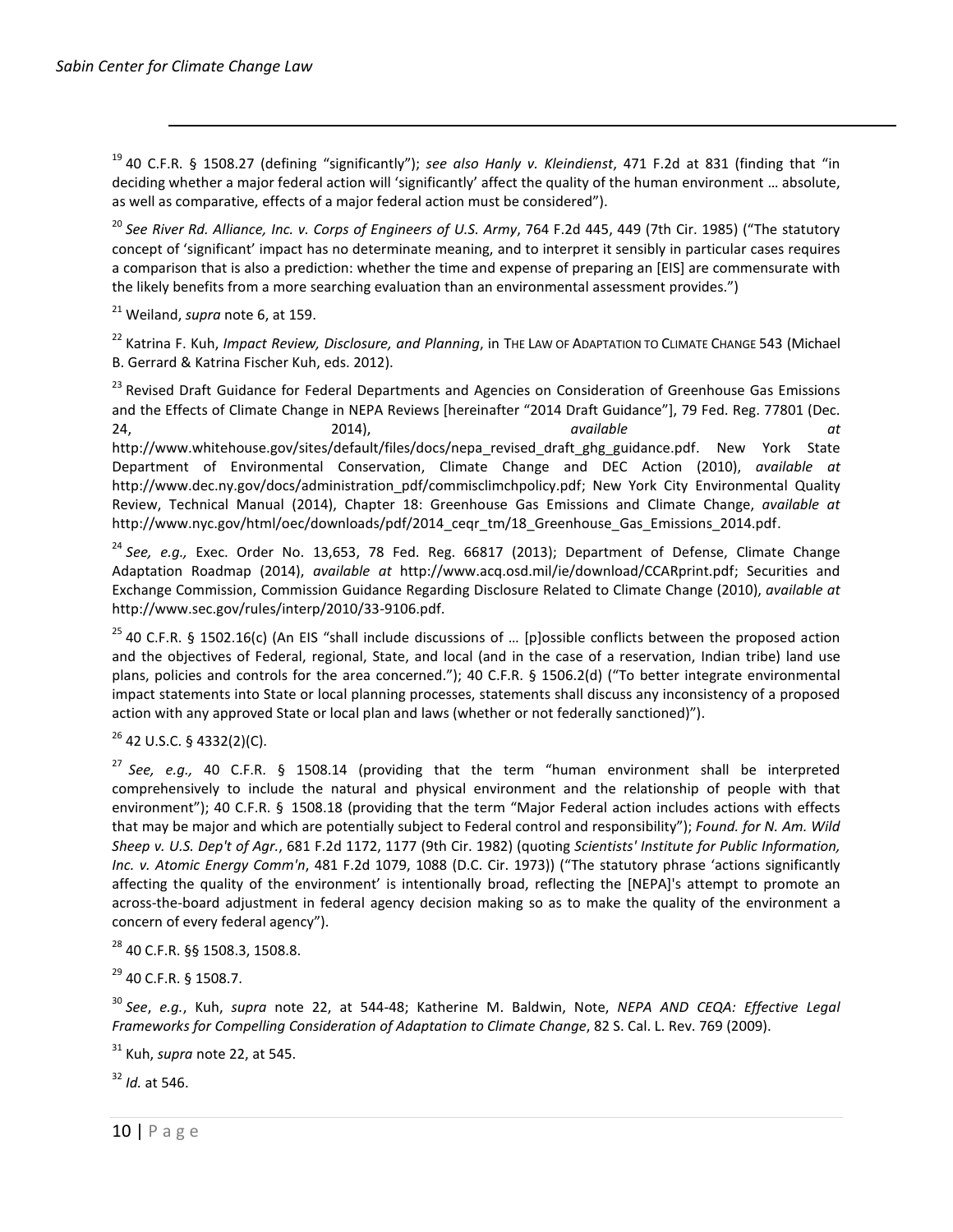<sup>33</sup> CEQ, *Considering Cumulative Effects under the National Environmental Policy Act*, at 41 (1997), *available at* http://energy.gov/sites/prod/files/nepapub/nepa\_documents/RedDont/G-CEQ-ConsidCumulEffects.pdf (clarifying that agencies must define an appropriate threshold against which to compare projected environmental impacts, and this threshold should incorporate future environmental conditions).

<sup>34</sup> 2014 Draft Guidance, *supra* note 23. CEQ previously issued draft guidance on consideration of the effects of climate change and GHG emissions in 2010. Nancy H. Sutley, Memorandum for Heads of Federal Departments and Agencies, Draft NEPA Guidance on Consideration of the Effects of Climate Change and Greenhouse Gas Emissions (2010) [hereinafter "2010 Draft Guidance"], *available at* http://www.energy.gov/sites/prod/files/CEQ\_Draft\_Guidance-ClimateChangeandGHGemissions-2.18.10.pdf; The 2010 Draft Guidance clarified that agencies should consider climate change impacts affecting proposed federal actions during the scoping process, and instructed agencies to consider "the sensitivity, location, and timeframe of a proposed action" in determining the degree to which consideration of projected climate change impacts should be analyzed. However, the 2010 Draft Guidance was never adopted, and the December 2014 Draft NEPA Guidance supersedes it. *See also* Letter from Michael Boots, Acting Chair, Council on Environmental Quality (Aug. 7, 2014), *available at*

http://energy.gov/sites/prod/files/2014/08/f18/CEQPetition\_InclusionofClimateChangeAnalysisinNEPA\_2014.pdf (denying a 2008 Petition submitted by several organizations requesting that CEQ amend its NEPA regulations and issue guidance addressing climate change impacts and expressing CEQ's position that NEPA regulations "already encompass consideration of climate effects….")

<sup>35</sup> Draft NEPA Guidance at 23.

<sup>36</sup> *Id.* at 21-22.

 $\overline{a}$ 

<sup>37</sup> *See Skidmore v. Swift & Co.*, 323 U.S. 134, 140 (1944); *United States v. Mead Corp.*, 533 U.S. 218, 235 (2001).

<sup>38</sup> Gerrard, *supra* note 8, at 2-3.

<sup>39</sup> Weiland, *supra* note 6 at 165; List of state laws, *supra* note 8.

<sup>40</sup> Kuh, *supra* note 22, at 548.

<sup>41</sup> N.Y. COMP. CODES R. & REGS. Tit. 6, § 617.9.

<sup>42</sup> DEC, Climate Change and DEC Action (2010), *available at* http://www.dec.ny.gov/docs/administration\_pdf/commisclimchpolicy.pdf.

<sup>43</sup> 2014 Sess. Law News of N.Y. Ch. 355 (S. 6617-B).

<sup>44</sup> *Id.*

<sup>45</sup> *See* Ethan I. Strell, "Environmental Impact Statements Beginning to Address Climate Resiliency," *Environmental Law in New York*, Vol 25, No. 10 (Oct. 2014).

<sup>46</sup> CEQR Manual (2014), *available at* http://www.nyc.gov/html/oec/downloads/pdf/2014\_ceqr\_tm/2014\_ceqr\_technical\_manual.pdf.

<sup>47</sup> *Id.* at 18-7.

<sup>48</sup> Cal. Code Regs. tit. 14, § 15126.2

<sup>49</sup> *Ballona Wetlands Land Trust v. City of Los Angeles*, 201 Cal. App. 4th 455, 134 Cal. Rptr. 3d 194 (2011) (holding that "the purpose of an EIR is to identify the significant effects of a project on the environment, not the significant effects of the environment on the project."); *S. Orange Cnty. Wastewater Auth. v. City of Dana Point*, 196 Cal. App. 4th 1604, 127 Cal. Rptr. 3d 636 (2011); *City of Long Beach v. Los Angeles Unified Sch. Dist.*, 176 Cal. App. 4th 889, 98 Cal. Rptr. 3d 137 (2009); *Baird v. Cnty. of Contra Costa*, 31 Cal. App. 4th 1265, 38 Cal. Rptr. 2d 93 (1995), *as modified* (Feb. 23, 1995).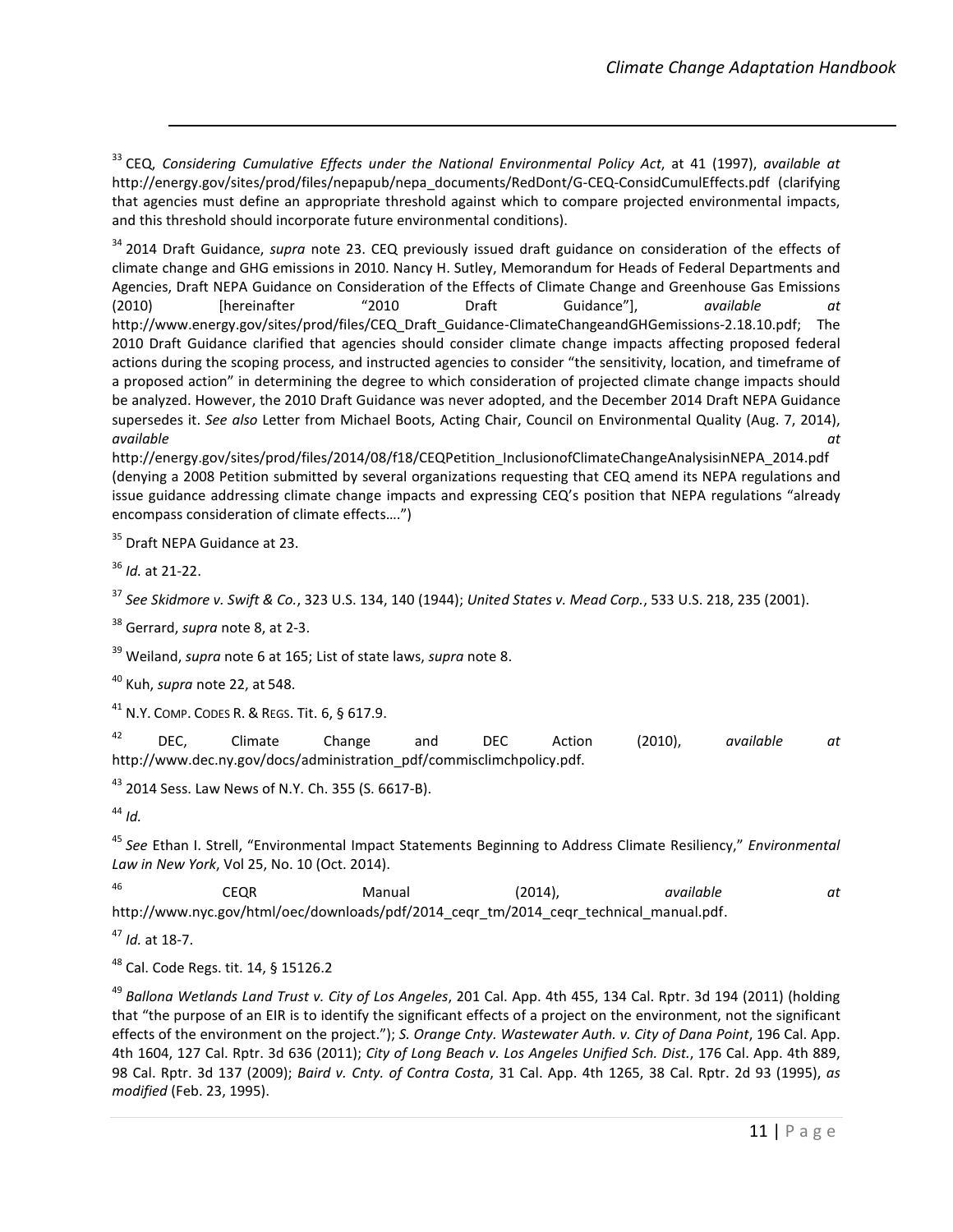$\overline{a}$ 

<sup>50</sup> *California Bldg. Indus. Assn. v. Bay Area Air Quality Mgmt. Dist.*, 312 P.3d 1070 (Cal. 2013).

<sup>51</sup> *Id.*

<sup>52</sup> SCCCL, State Adaptation Resources, *available at* http://web.law.columbia.edu/climatechange/resources/adaptation-resources.

<sup>53</sup> *See Dep't of Transp. v. Pub. Citizen*, 541 U.S. 752, 754 (2004) (The purpose of NEPA's EIS requirement is to "ensure both that an agency has information to make its decision and that the public receives information so it might also play a role in the decisionmaking process."); *Baltimore Gas & Elec. Co. v. Natural Res. Def. Council, Inc.*, 462 U.S. 87, 97 (1983) (NEPA "ensures that the agency will inform the public that it has indeed considered environmental concerns in its decisionmaking process.")

<sup>54</sup> 40 C.F.R. §§ 1501.7, 1508.22.

<sup>55</sup> *Id.*

<sup>56</sup> 40 C.F.R*.* § 1501.7(b)(4).

 $57$  40 C.F.R. §§ 1501.7(b)(2), 1501.8(b)(2)(ii).

<sup>58</sup> *See, e.g.*, National Park Service ("NPS"), Director's Order 12 § 8.6 NPS Review of Non-NPS NEPA Documents — Style and Format for Environmental Review Comments, *available at* http://www.nature.nps.gov/protectingrestoring/DO12site/08 review/086 style.htm.

<sup>59</sup> Intergovernmental Panel on Climate Change, Fifth Assessment Report (2014), *available at* http://www.ipcc.ch/report/ar5/index.shtml

<sup>60</sup> *See Scientists' Inst. for Pub. Info., Inc. v. Atomic Energy Comm'n*, 481 F.2d 1079, 1092 (D.C. Cir. 1973) ("[T]he basic thrust of an agency's responsibilities under NEPA is to predict the environmental effects of proposed action before the action is taken and those effects fully known."); *N. Plains Res. Council, Inc. v. Surface Transp. Bd.*, 668 F.3d 1067, 1079 (9th Cir. 2011).

 $61$  40 C.F.R. §1502.14(d).

 $62$  40 C.F.R. § 1502.9(a).

<sup>63</sup> 40 C.F.R. § 1503.1.

 $64$  40 C.F. R. § 1501.8(b)(2)(iv).

<sup>65</sup> *Nat'l Comm. for the New River v. F.E.R.C.*, 373 F.3d 1323, 1329 (D.C. Cir. 2004).

<sup>66</sup> *Id.*

 $67$  40 C.F.R. §§ 1502.9(b) ("Final environmental impact statements shall respond to comments as required in part 1503 of this chapter."), 1503.4 ("An agency preparing [an FEIS] shall assess and consider comments both individually and collectively, and shall respond…stating its response in the final statement.").

<sup>68</sup> Available for purchase at http://legalsolutions.thomsonreuters.com/law-products/Treatises/NEPA-Law-and-Litigation-2d-2014-ed-Environmental-Law-Series/p/100276412.

<sup>69</sup> Available for purchase at http://shop.americanbar.org/eBus/Store/ProductDetails.aspx?productId=215088.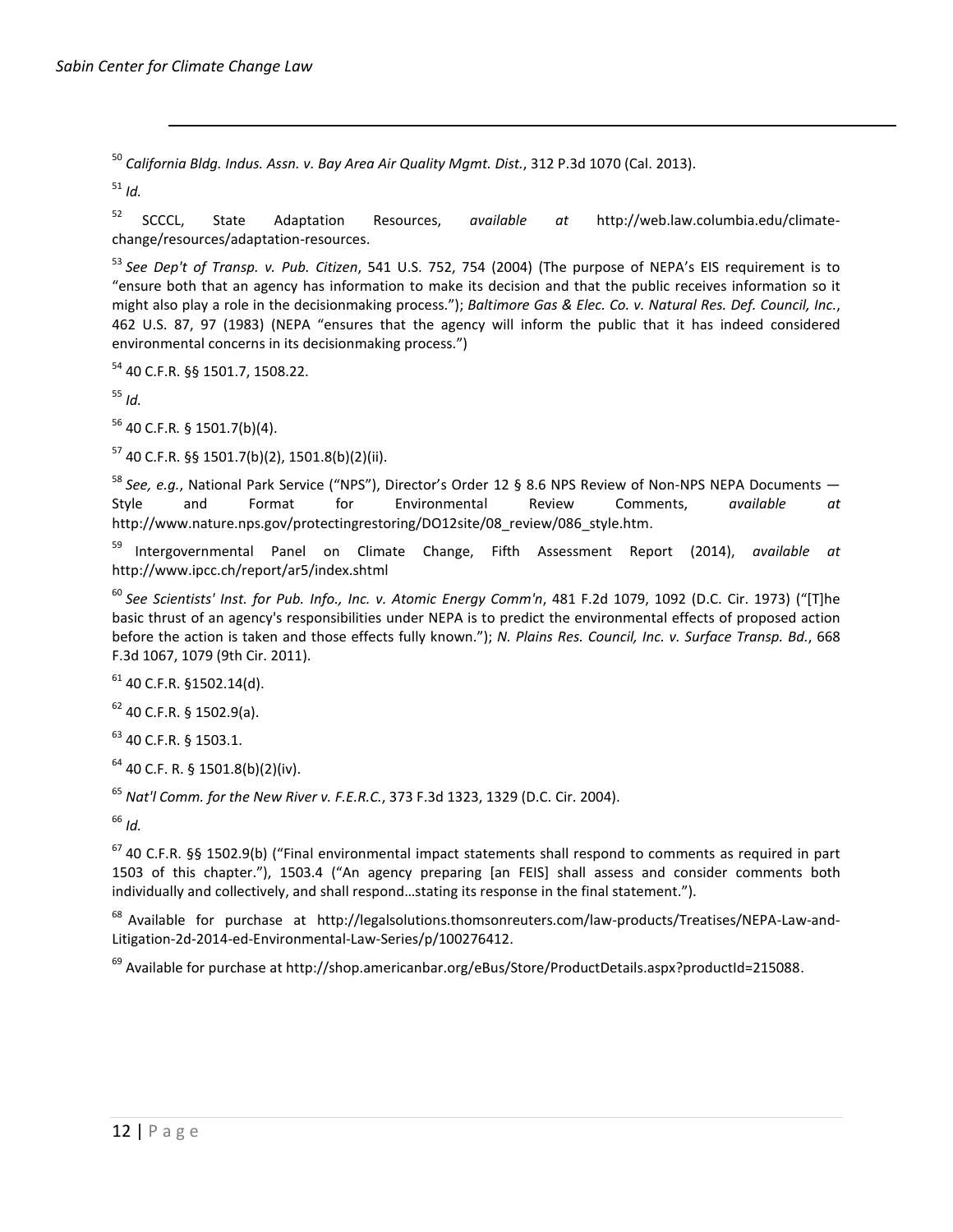# **APPENDIX A**

**Filed Electronically** (if applicable)

[Addressee] [Agency] [Address]

[Date]

#### **RE: [Include the name of the project and the docket number]**

[Addressee]:

[Your name or organization] $<sup>1</sup>$  submits these comments on the scope of the proposed</sup> environmental impact statement ("EIS") for the [project] as announced by [agency].<sup>2</sup>

Since the scoping process is intended to help agencies identify significant issues for consideration, [organization] focuses on a critical issue that was not identified in [agency]'s Notice of Intent ("NOI") – the potential impact of climate change on the [project]. Specifically, sea level rise, and an associated increase in flooding and storm surges, may pose a significant risk due to the Project site's coastal location.

#### **NEPA and Climate Change**

Pursuant to its obligations under the National Environmental Policy Act ("NEPA"), [agency] must consider sea level rise and related coastal processes as reasonably foreseeable significant adverse impacts. NEPA's implementing regulations provide that agencies must consider reasonably foreseeable indirect and cumulative environmental impacts.<sup>3</sup> The Council on Environmental Quality ("CEQ") has taken the position – and several courts have held – that these regulations require federal agencies to evaluate the climate change impacts of their actions.<sup>4</sup> The Commission also must consider sea level rise and storm surge as future baseline

<sup>&</sup>lt;sup>1</sup> [Brief description of your organization or your personal interest in the project, if relevant]

<sup>2</sup> [Cite the notice]

<sup>&</sup>lt;sup>3</sup> See 40 C.F.R. 1508.7 (defining "cumulative impact"), 1508.8 (defining "effects" as including direct and reasonably foreseeable indirect effects), 1508.25(c) (providing that EISs must consider direct, indirect, and cumulative impacts); *see also* CEQ, *Considering Cumulative Effects under the National Environmental Policy Act* (1997) [hereinafter "Considering Cumulative Effects Under NEPA"], *available at* http://energy.gov/sites/prod/files/nepapub/nepa\_documents/RedDont/G-CEQ-ConsidCumulEffects.pdf.

<sup>4</sup> Revised Draft Guidance for Federal Departments and Agencies on Consideration of Greenhouse Gas Emissions and the Effects of Climate Change in NEPA Reviews [hereinafter "2014 Draft Guidance"], 79 Fed. Reg. 77801  $(Dec. 24, 2014)$ , available at

http://www.whitehouse.gov/sites/default/files/docs/nepa\_revised\_draft\_ghg\_guidance.pdf; *Ctr. for Biological Diversity v. Nat'l Highway Traffic Safety Admin.*, 538 F.3d 1172, 1215-1217 (9th Cir. 2008) (finding that "[t]he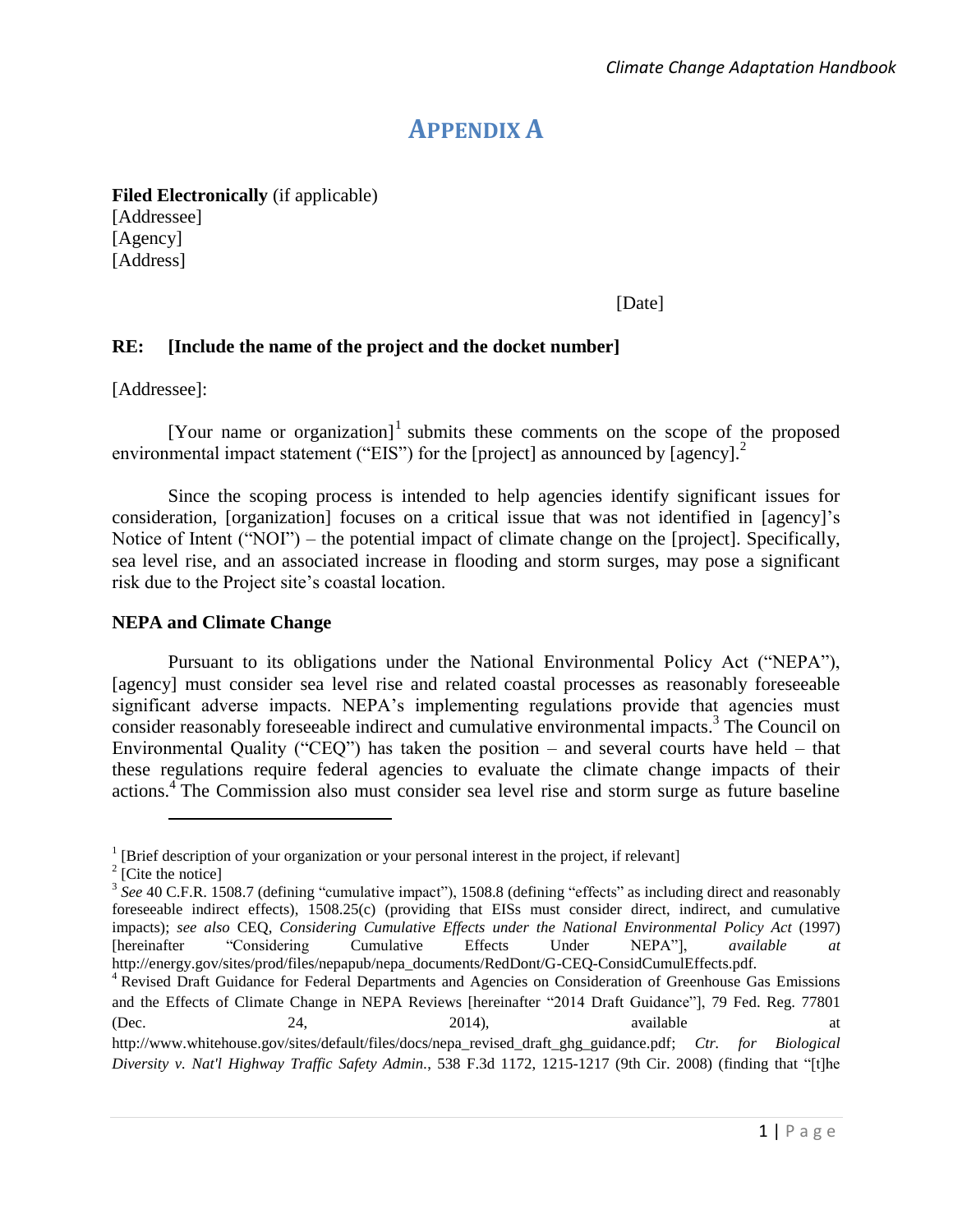environmental conditions. As CEQ guidelines clarify, agencies must define an appropriate threshold against which to compare projected environmental impacts, and this threshold should incorporate future environmental conditions.<sup>5</sup>

Moreover, federal policy supports consideration of climate change adaptation in the proposed EIS. President Obama has issued an executive order regarding adaptation, which directs agencies to prepare for the impacts of climate change by integrating consideration of climate change into agency operations and overall mission objectives.<sup>6</sup> More recently, President Obama signed an executive order directing federal agencies to adopt new flood elevation standards, taking climate change into account, for the siting, design, and construction of federal projects.<sup>7</sup> The Department of Defense ("DOD") also intends to adapt to the risks of climate change by "integrating climate change considerations into [the DOD's] plans, operations, and training across the Department…."<sup>8</sup> [Laws addressing climate change adaptation in the state in which the project is sited are also relevant]

I also note that the Securities and Exchange Commission ("SEC") has issued guidance regarding publicly traded companies' obligation to disclose the impacts that climate change may have on their operations.<sup>9</sup> CEQ has proposed, but not yet finalized, revised guidance that would call for EISs prepared under NEPA to consider future climate impacts on projects.<sup>10</sup> The Draft Guidance clarifies that climate change adaptation and resilience are important considerations for agencies planning actions.<sup>11</sup> Specifically, the Draft Guidance instructs agencies to identify the

impact of greenhouse gas emissions on climate change is precisely the kind of cumulative impacts analysis that NEPA requires agencies to conduct"); *Mid States Coal. for Progress v. Surface Transp. Bd.*, 345 F.3d 520, 548-50 (8th Cir. 2003) (finding that degradation in air quality was a reasonably foreseeable indirect effect of a project that would increase the supply of coal to power plants); *High Country Conservation Advocates v. United States Forest Serv.*, No. 13-CV-01723-RBJ, 2014 WL 2922751, at \*8-11, 13-15 (D. Colo. June 27, 2014) (holding that it was arbitrary and capricious for federal agencies to omit analysis of GHG emissions and related costs in EISs for mining exploration projects).

<sup>5</sup> Considering Cumulative Effects under NEPA, p. 41; 40 C.F.R. 1502.15 (defining "affected environment"); 2014 Draft Guidance, *supra* note 4.

 $6$  Exec. Order No. 13,653, 78 Fed. Reg. 66817 (Nov. 1, 2013).

 $7$  Exec. Order No. 13,690, 80 Fed. Reg. 6424 (Jan. 30, 2015).

<sup>8</sup> Department of Defense, *Climate Change Adaptation Roadmap* (2014), *available at* http://www.acq.osd.mil/ie/download/CCARprint.pdf.

<sup>9</sup> SEC, *Commission Guidance Regarding Disclosure Related to Climate Change* (2010) ("Significant physical effects of climate change… have the potential to affect a registrant's operations and results. For example, severe weather can cause catastrophic harm to physical plants and facilities and can disrupt manufacturing and distribution processes…. Registrants whose businesses may be vulnerable to severe weather or climate related events should consider disclosing material risks of, or consequences from, such events in their publically filed disclosure documents."), *available at* http://www.sec.gov/rules/interp/2010/33-9106.pdf.

<sup>10</sup> 2014 Draft Guidance, *supra* note 4.

 $11$  *Id.*, at 23.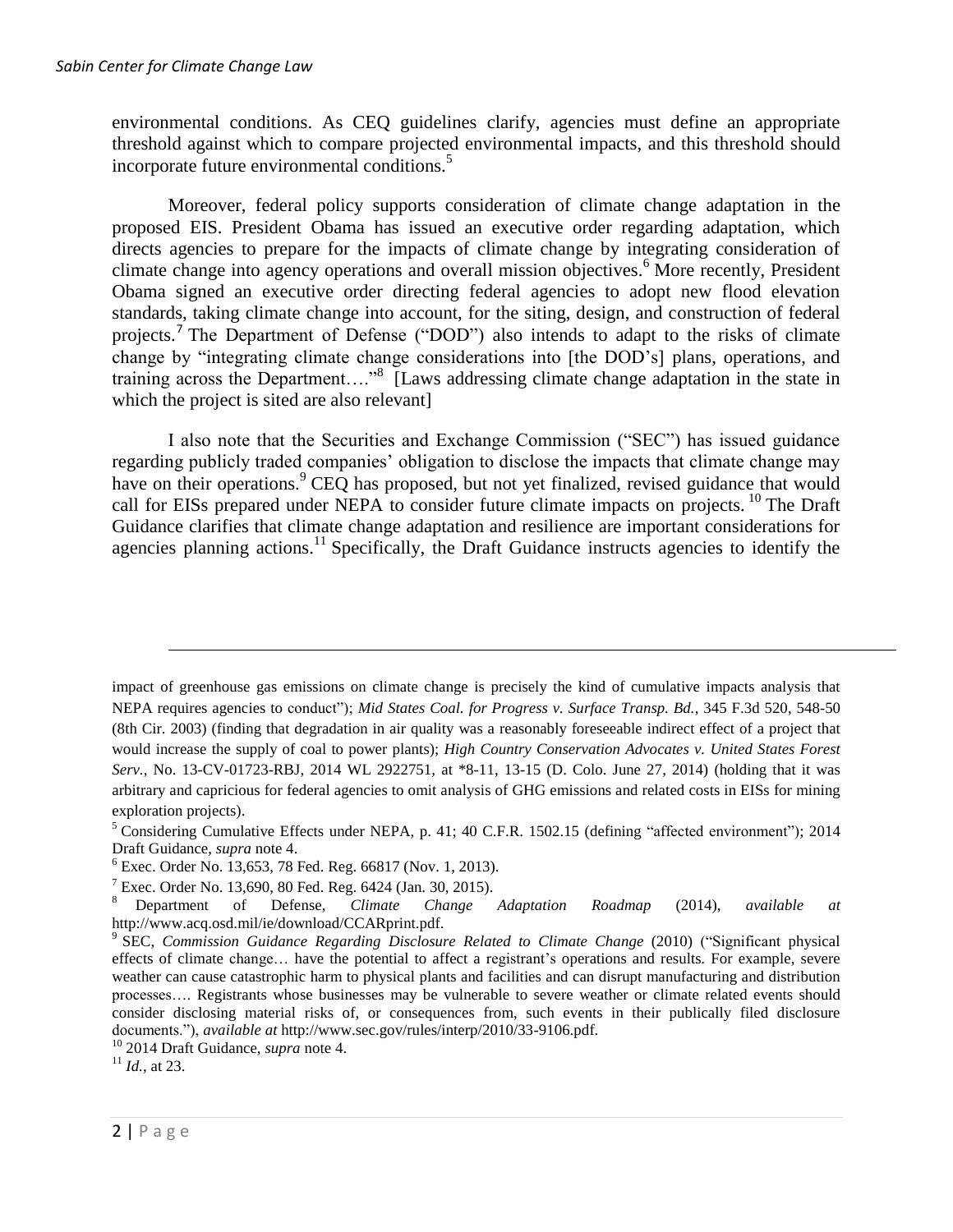affected environment based on available climate change projections for the expected lifespan of the proposed project. $^{12}$ 

#### **Sea Level Rise**

As oceans absorb heat and as glaciers and ice sheets melt, global sea levels are rising at increasing rates.<sup>13</sup> In the next several decades, storm surges and high tides will combine with sea level rise and, in some locations, land subsidence to increase flooding in many regions, threatening the communities and industries along our coastlines.<sup>14</sup> Many sources provide current and credible data regarding sea level rise and its potential consequences. As relevant examples, [organization] points [agency]'s attention to:

- Intergovernmental Panel on Climate Change ("IPCC"), Chapter 2.2.3 Ocean, cryosphere and sea level. In Climate Change 2014 Synthesis Report, Fifth Assessment Report, at SYR-22 – SYR-23, *available at* http://www.ipcc.ch/pdf/assessmentreport/ar5/syr/SYR\_AR5\_LONGERREPORT\_Corr2.pdf.
- The National Climate Assessment, pp. 44-45, 396-417, *available at* http://nca2014.globalchange.gov.
- Climate Central, Surging Seas: Sea Level Rise Analysis, *available at* http://sealevel.climatecentral.org.
- Risky Business: The Economic Risks of Climate Change in the United States, *available at* http://riskybusiness.org/uploads/files/RiskyBusiness\_Report\_WEB\_09\_08\_14.pdf

Using these and other sources, [agency] should assess the projected range of sea level rise and storm surge throughout the life of [project] and identify ways to prepare for climate changerelated risks. To avoid underestimating these risks, [agency] should consider basing its analysis on sea level rise at the high end of the projected range. [Example of a sea level rise prediction for the state or region in which the project is located]

Additionally, to adequately protect [project] from future climate change impacts, [agency] should consider the risks of more frequent and severe flooding. These risks are not fully reflected by static sea level rise data. Increasingly intense storm surges are a foreseeable risk on the coast of [project location], where [project] is sited.

<sup>12</sup> *Id.*, at 21-22.

<sup>&</sup>lt;sup>13</sup> Melillo, Jerry M., Terese (T.C.) Richmond, and Gary W. Yohe, Eds., 2014: Climate Change Impacts in the United States: The Third National Climate Assessment. U.S. Global Change Research Program, 841 pp. doi:10.7930/J0Z31WJ2 [hereinafter "National Climate Assessment"], p. 44.

<sup>&</sup>lt;sup>14</sup> National Climate Assessment, p. 45; Gordon, Kate, 2014: Risky Business: The Economic Risks of Climate Change in the United States. The Risky Business Project [hereinafter "Risky Business"], p. 20.